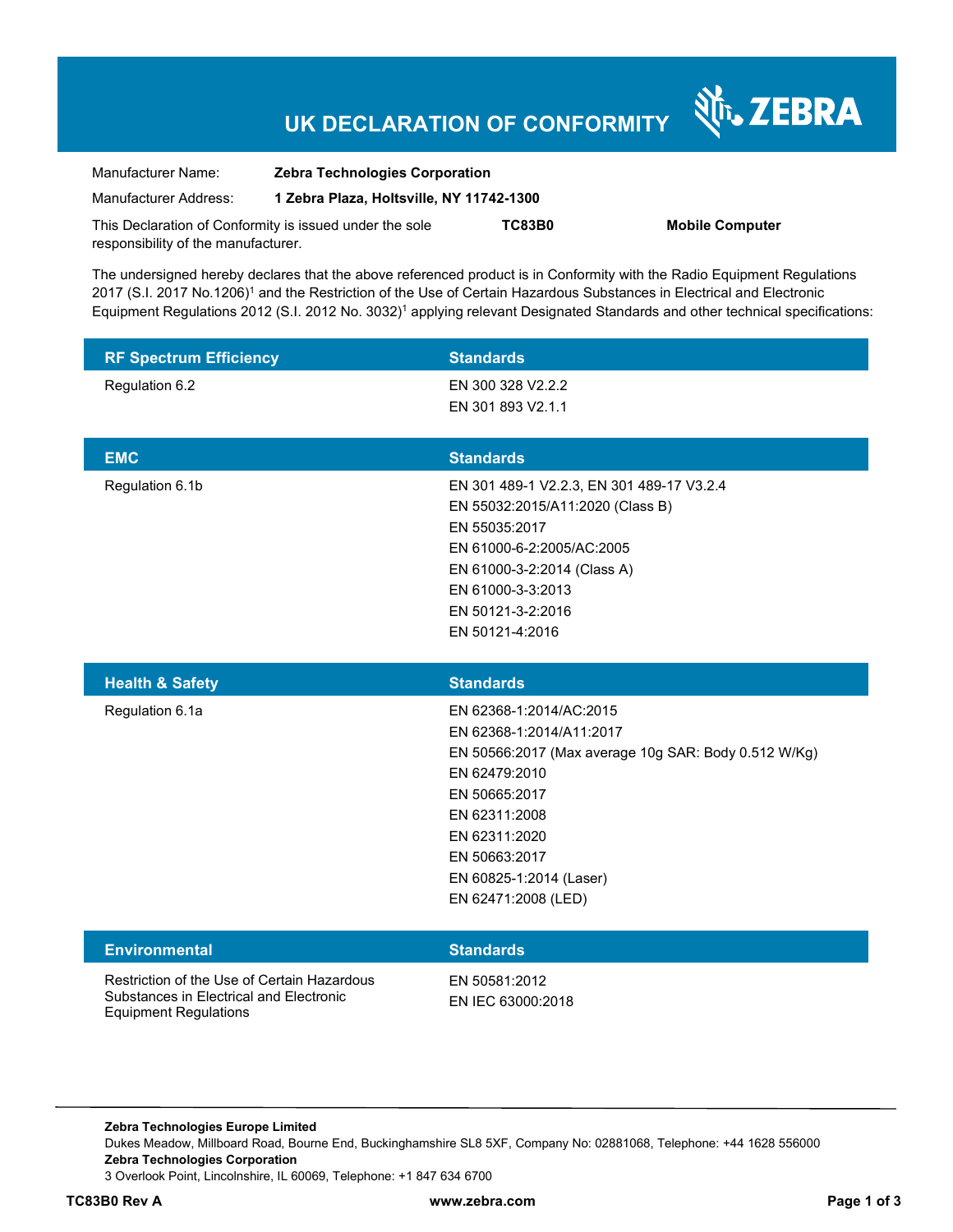# **UK DECLARATION OF CONFORMITY**



With regard to the Radio Equipment Regulations 2017 (S.I. 2017 No.1206)<sup>1</sup>, the conformity assessment procedure referred to in regulation 41(4)(a) and detailed in Schedule 2 has been followed.

 $^{\rm 1}$  As amended by applicable EU withdrawal legislation implemented at the time of issuing this declaration

#### **Signed on behalf of Zebra Technologies Corporation**

*(Signature of authorized person)* Marco Belli Rev: A Sr. Manager, Regulatory Date: 6 April 2021 Place: Bourne End, UK

**Zebra Technologies Europe Limited**  Dukes Meadow, Millboard Road, Bourne End, Buckinghamshire SL8 5XF, Company No: 02881068, Telephone: +44 1628 556000 **Zebra Technologies Corporation**  3 Overlook Point, Lincolnshire, IL 60069, Telephone: +1 847 634 6700